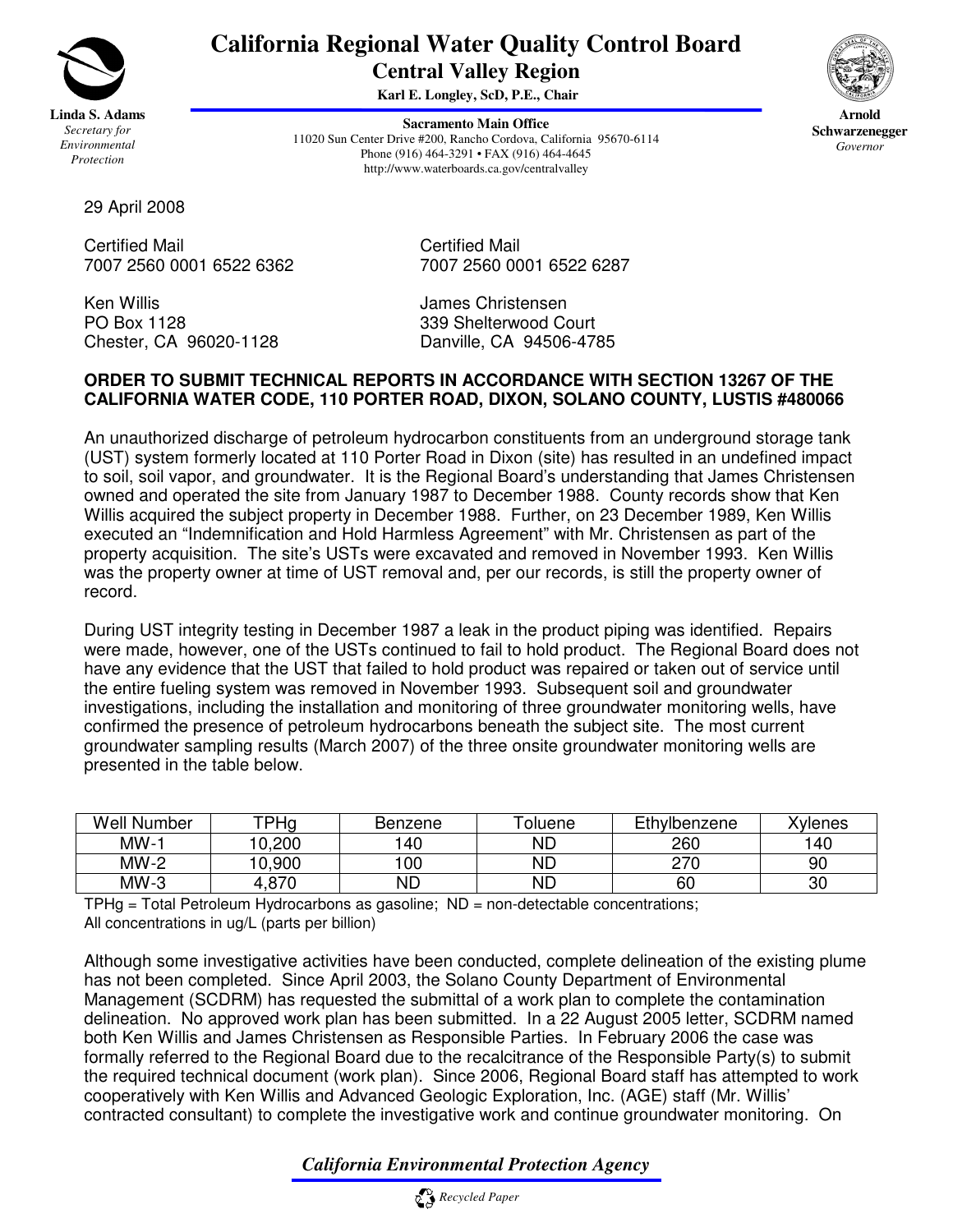21 June 2007, at a meeting held at the SCDRM office, Regional Board and SCDRM staff met with AGE to discuss the site, a work plan that had previously been requested by Regional Board staff, and to reach agreement on the next step. It was agreed that the work plan Regional Board staff had originally requested would be submitted no later than 7 December 2007. Subsequent to the passing of this deadline, a 12 December 2007 e-mail from AGE informed Regional Board staff that Ken Willis had failed to meet his financial obligations to AGE, and the requested work plan had not been prepared by AGE. As of the date of this letter, Regional Board staff has not received the work plan.

California Code of Regulations, Title 23, section 2720, states, in part:

*"Responsible Party means one or more of the following:*

*…*

*(3) Any owner of a property where an unauthorized release of a hazardous substance from an underground storage tank has occurred* [Ken Willis]*, and*

(4) Any person who had or has control over a underground storage tank at the time of or following an *unauthorized release of hazardous substance* [James Christensen]*."*

Under California law, as operators and/or owners of the UST system that discharged wastes and as owners of the property at which the discharge occurred you are both Responsible Parties. The Regional Board acknowledges the existence of the indemnification agreement. However, this agreement affects only your liability towards each other, and does not affect your liability to the state for the investigatory work needed to define the nature and extent of the contamination.

As a result of the failure to comply with staff requests, the nature and extent of the unauthorized discharge that occurred to soil, soil vapor, and groundwater beneath the site as well as the unauthorized discharge's threat to waters of the state and human health and safety, remain undefined. Impacts well above those standards determined to be protective of water quality and the designated beneficial uses have been found, but the complete impact to the soil and groundwater has yet to be determined, and this is unacceptable.

Pursuant to California Water Code section 13267, you are required by this Order to submit a Work Plan by **30 June 2008** that proposes a sufficient number of sampling (soil and groundwater) locations to completely delineate the identified plumes. The Work Plan is to include proposed investigation locations beneath the existing pump island canopy and outward from the existing three monitoring wells and a time schedule for conducting the work. The requested Work Plan is a technical report. California Water Code section 13267 states, in part:

*"(b)(1) In conducting an investigation . . ., the regional board may require that any person who has discharged, discharges, or is suspected of having discharged or, discharging, or who proposes to discharge waste within its region . . . shall furnish, under penalty of perjury, technical or monitoring program reports which the regional board requires. The burden, including costs, of these reports shall bear a reasonable relationship to the need for the report and the benefits to be obtained from the reports. In requiring those reports, the regional board shall provide the person with a written explanation with regard to the need for the reports, and shall identify the evidence that supports requiring that person to provide the reports."*

As described in this letter, you are subject to this Order pursuant to California Water Code section 13267 because you are either a present or past owner and/or operator of the fueling system that suffered an unauthorized release and therefore you are a "person who has discharged" waste within the meaning of this section. The Work Plan is necessary for the reasons described in this letter and as